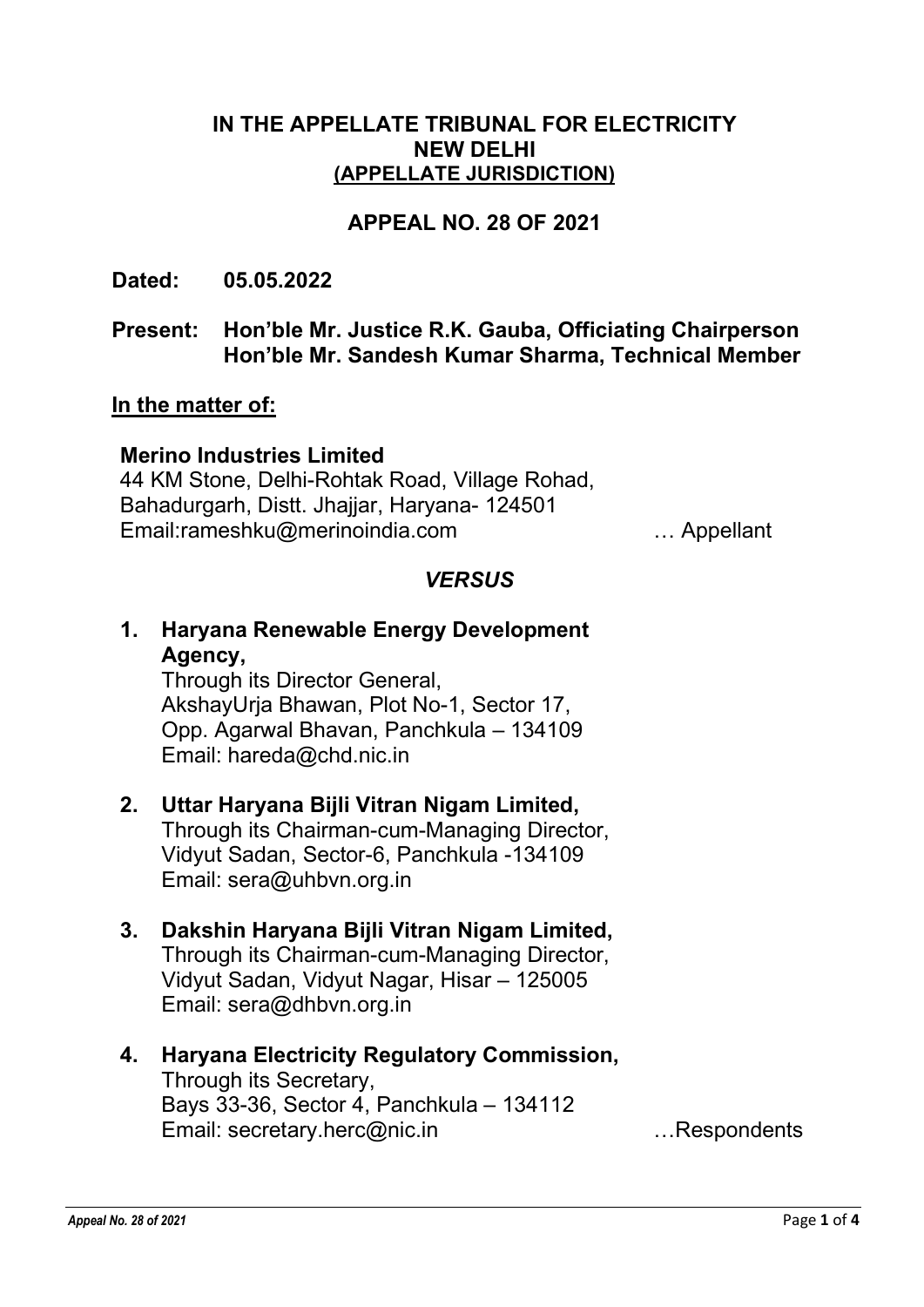Counsel for the Appellant (s) : Mr. Anand K. Ganesan

Counsel for the Respondent (s) : Mr. Arjun Grover for R-1

Mr. Samir Malik with Ms. Nikita Choukse for R-2 & 3

# J U D G M E N T (Oral)

## PER HON'BLE MR. JUSTICE R.K. GAUBA, OFFICIATING CHAIRPERSON

1. This matter has been taken up by video conference mode on account of pandemic conditions, it being not advisable to hold physical hearing.

2. The order assailed by the appeal at hand was rendered by the Haryana Electricity Regulatory Commission (State Commission) on 13.05.2019 in Case No.22 of 2019. The appellant is a generator of electricity with a captive generation plant located at district Hissar, a region in the State of Haryana where Dakshin Haryana Bijli Vitran Nigam Limited (DHBVNL) is the distribution licensee. It supplies electricity to certain consumers in district Jhajjar which is part of a separate region of the State of Haryana where Uttar Haryana Bijli Vitran Nigam Limited (UHBVNL) is the distribution licensee. Under the extant regulations, it is liable to pay for distribution losses. While passing the impugned order, laying down the procedure/guidelines for banking of renewable solar energy power, the State Commission has stipulated as under:

"At the end of the month, the total RE power injected during the month, the total RE Power adjusted during the month, RE Power adjusted from the previous banked energy during the month and net banked energy for the month (+ve or -ve) shall be worked out by the Commercial wing of UHBVNL/ Sr. A.O./Open Access of DHBVN from the time slot wise energy statement prepared by SLDC, Haryana with the downloaded meter data. The Banked Energy shall be calculated at the end of a month by the Commercial wing of UHBVN/ Sr. A.O./Open Access of DHBVN as follows:-

Banked Energy at the end of month (Ebi) =  ${Eq(1-\text{losses})-Ec}^*(1-b) + Eb$  (i-1) where

| * Eg           | $=$               | Energy injected for the ith month            |  |  |
|----------------|-------------------|----------------------------------------------|--|--|
| * Ec           | $=$               | Energy consumption for the ith month         |  |  |
| * Eb $(i-1) =$ |                   | Energy banked at the end of previous month   |  |  |
| *h             | $=$               | Banking charges in kind as specified by HERC |  |  |
|                | from time to time |                                              |  |  |

Losses are the transmission losses and distribution losses (Technical) as approved by the HERC in its Tariff Order for the relevant financial year.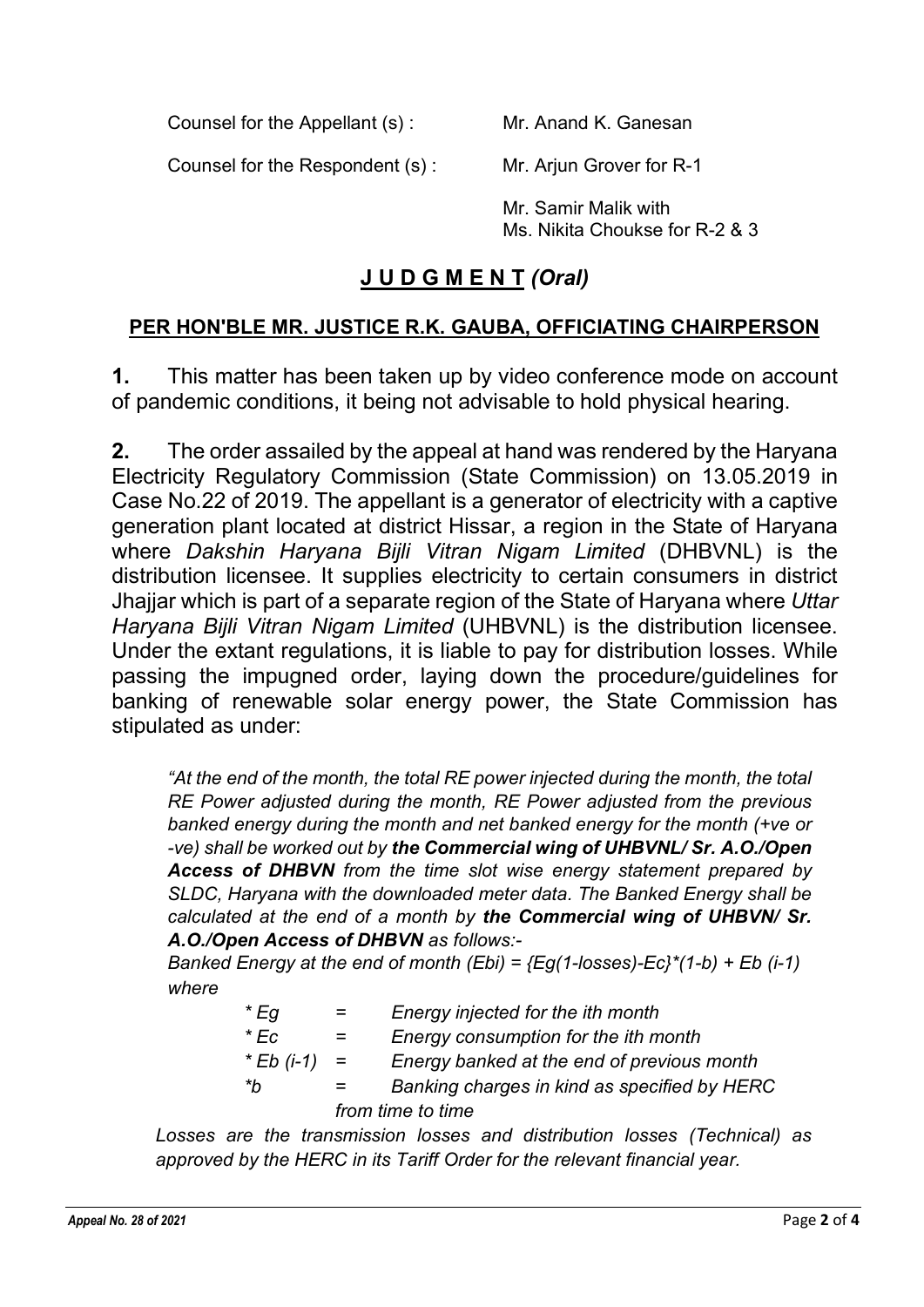The methodology is hereby illustrated with an example as under:

| <b>Solar power injected</b><br>(Eg)                                                                                                                |         | <b>Transmis</b><br>sion<br>losses@<br>$2.46%$ as<br>per HERC<br><b>Order</b><br>dated<br>15.11.201<br>8 | <b>Distribution</b><br>(technical)<br>losses<br>@5.87% as<br>per HERC<br><b>Order dated</b><br>15.11.2018 | <b>Solar</b><br>power at<br>consumer<br>end<br>$(Eg(1-$<br>losses)) | <b>Energy</b><br>consum<br>ption<br>assume<br>d<br>Ec | <b>Banking</b><br>charges<br>@ 5%<br>(b) |
|----------------------------------------------------------------------------------------------------------------------------------------------------|---------|---------------------------------------------------------------------------------------------------------|-----------------------------------------------------------------------------------------------------------|---------------------------------------------------------------------|-------------------------------------------------------|------------------------------------------|
|                                                                                                                                                    | kWh     | <b>kWh</b>                                                                                              | kWh                                                                                                       | kWh                                                                 | kWh                                                   | kWh                                      |
| Case 1:<br>Generator<br>and<br>consumer<br>both<br>connected to<br>66kV and<br>above                                                               | 100,000 | 2460                                                                                                    | <b>NA</b>                                                                                                 | 97540                                                               | 70,000                                                | 1377                                     |
| Case 2: One<br>of the<br>Generator /<br>Consumer is<br>connected at<br>66kV and<br>other is<br>connected at<br>33 kV in<br>same utility            | 100,000 | 2460                                                                                                    | 5726                                                                                                      | 91814                                                               | 70,000                                                | 1091                                     |
| Case 3:<br>Generator is<br>connected to<br>11/33 kV in<br><b>UHBVN</b> and<br>consumer is<br>connected to<br>11/33 kV in<br>DHBVN or<br>vice versa | 100,000 | 2460                                                                                                    | 11451                                                                                                     | 86089                                                               | 70,000                                                | 804                                      |

3. The case of the appellant falls in scenario 3 (Case No.3) in the above table wherein it is located in the area of one distribution licensee and its consumer is located in the area of other distribution licensee operating in the State. Its grievance is that there is no logic or justification for the distribution losses to be recovered twice over from it for use of the transmission network of the two licensees.

"